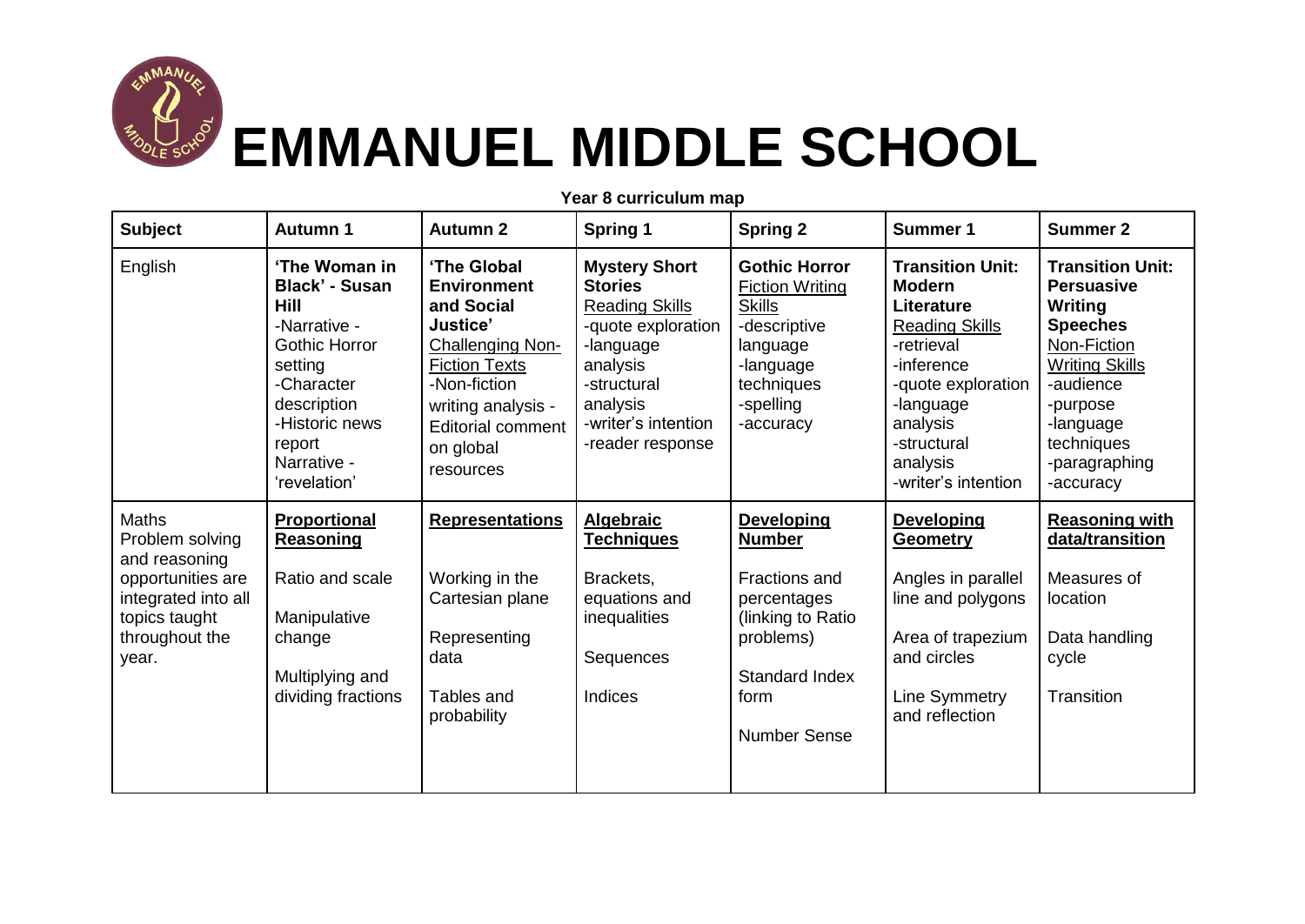

## **EMMANUEL MIDDLE SCHOOL**

| Science          | Energy 2                                                                                                                                                                      | Energy 2<br><b>Reactions 2</b>             | <b>Reactions 2</b>                                    | Forces <sub>2</sub>                                       | Waves<br><b>Biological</b><br>Processes              | Biological<br>processes<br>Electromagnets              |  |
|------------------|-------------------------------------------------------------------------------------------------------------------------------------------------------------------------------|--------------------------------------------|-------------------------------------------------------|-----------------------------------------------------------|------------------------------------------------------|--------------------------------------------------------|--|
| Art              | Identity                                                                                                                                                                      | Identity                                   | Still life                                            | Still life                                                | Oceans                                               | Oceans                                                 |  |
| Computer science | Spreadsheets                                                                                                                                                                  | Encryptions,<br>Ciphers and<br>Stenography | Python                                                | <b>Python Microbit</b>                                    | Multimedia Project                                   |                                                        |  |
| DT               | Product design:<br>Textiles:<br>Food: eating for health. Dietary related diseases / food labelling / sustainability /<br>international cooking (pasta bake / curry / fajitas) |                                            |                                                       |                                                           |                                                      |                                                        |  |
| French           | Year 7 Review &<br>Describing myself<br>& others                                                                                                                              | The Weather                                | Ma Vie<br>(Food, drink &<br>Shopping)                 | Ma Vie<br>(Food, drink &<br>Shopping - the<br>Past tense) | Les grandes<br>vacances<br>(Holidays in 3<br>tenses) | Transition &<br>Preparation for<br><b>Upper School</b> |  |
| Geography        | Population, Settlement and<br>Urbanisation                                                                                                                                    |                                            | <b>Weather and Climate</b>                            |                                                           | Glaciation                                           | Asia and retail                                        |  |
| History          | The growth in the<br>power of<br>parliament                                                                                                                                   | The French<br>Revolution                   | The British Empire                                    |                                                           | The Industrial<br>Revolution                         | Voting and rights<br>for women                         |  |
| <b>Music</b>     | Reggae Music                                                                                                                                                                  | Jazz<br>Improvisation                      | Character<br>Themes -<br>Composing<br>thematic music. | <b>Music for Adverts</b>                                  | Modern Pop<br><b>Music</b>                           | Stomp                                                  |  |